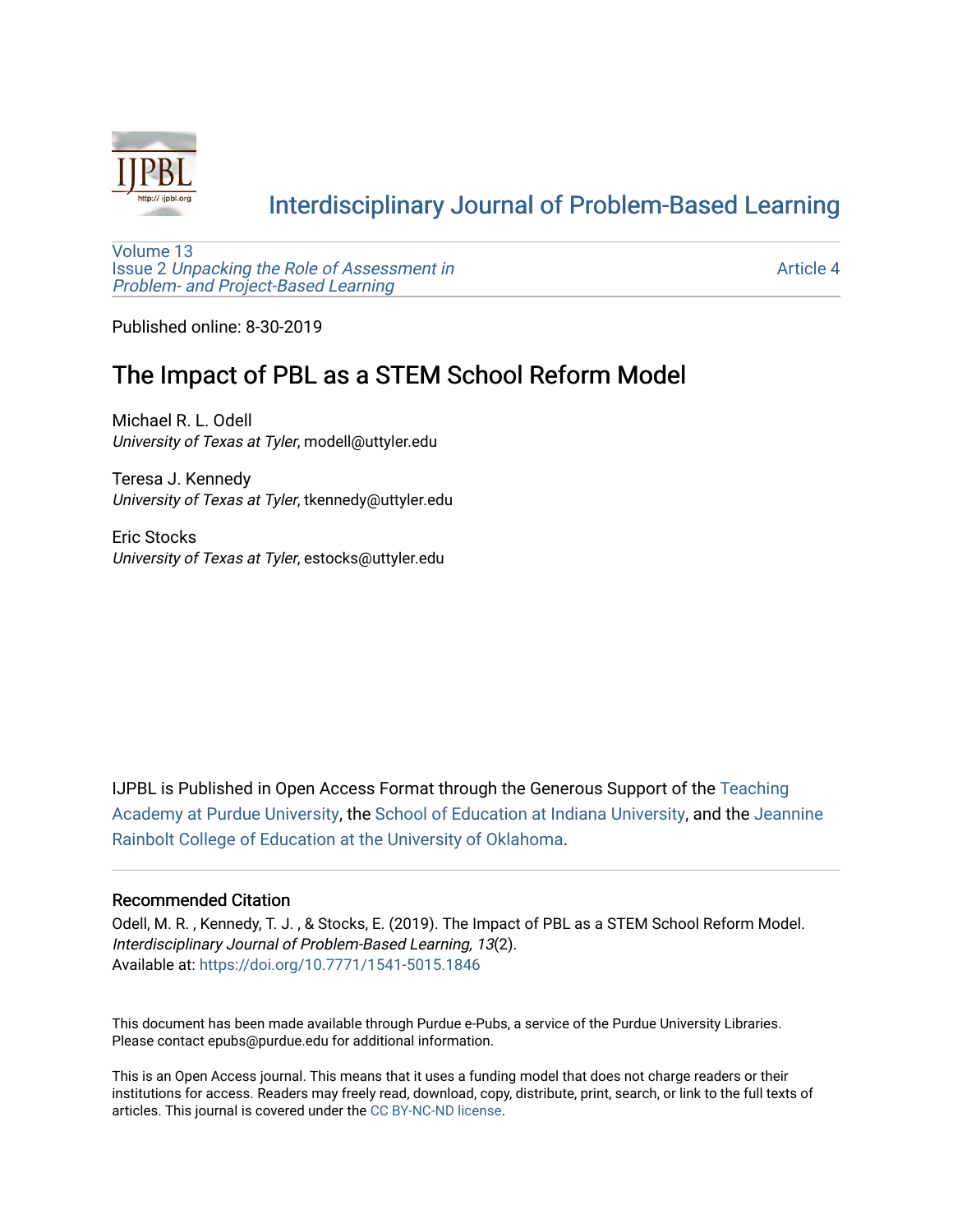# The Interdisciplinary Journal of Problem-based Learning

## SPECIAL ISSUE: UNPACKING THE ROLE OF ASSESSMENT IN PROBLEM- AND PROJECT-BASED LEARNING

# The Impact of PBL as a STEM School Reform Model

Michael R. L. Odell, Teresa J. Kennedy, and Eric Stocks (University of Texas at Tyler)

## **ABSTRACT**

Project/problem-based learning (PBL) can provide an effective model for school reform when implemented with fidelity. In the report, *Rising Above the Gathering Storm*, it was recommended that if the U.S. is to remain competitive in the 21<sup>st</sup>-century economy, there must be a serious effort to "enlarge the pipeline of students who are prepared to enter college and graduate with a degree in STEM" (National Academy of Sciences, National Academy of Engineering, & Institute of Medicine, 2007, p. 6). The report included the recommendation that states develop statewide specialty STEM high schools (National Academy of Sciences, National Academy of Engineering, & Institute of Medicine, 2007, p. 6). In 2010, the Texas Science, Technology, Engineering, and Mathematics Academy (T-STEM) initiative was implemented to develop specialty STEM schools similar to those described in *Rising Above the Gathering Storm*. The primary instructional strategy of T-STEM academies is problem- and project-based learning. In the STEM context, PBL is well suited as a primary pedagogy for STEM learning. This paper examines the following questions: What outcomes occur when PBL is implemented in a low performing school district? What is the role of PBL in school improvement? What are the challenges to implementing PBL with high fidelity?

*Keywords:* problem-based learning, project-based learning, fidelity, STEM, project-based instruction, evaluation, PBL

# Introduction

Creating and implementing new school models to meet the needs of students and society is a challenging task. In the current era of school accountability, the stakes can be high when implementing new models if things go awry. In the state of Texas, new charter school models must be "innovative" and utilize "innovative teaching methods" (Texas Education Code, 2009). Although the term innovative is not defined in the statute, new charter schools are not intended to recreate traditional schools. The primary advantage of developing a charter school is that the designation provides relief from many state regulations. That said, charter schools are held to the same accountability standards as all public schools in Texas. It can be argued that struggling charter schools are held to a higher standard, because charter schools in Texas that do not meet the accountability standards for three out of five years are subject to closure by the state (Texas Education Code, 2013).

This project examined a charter school district in Texas that did not meet the accountability standards on its initial launch and the role that formative evaluation played in

turning the school district around. Formative evaluation is the process of examining a program with the goal of determining what is working, what is not working, and why it is, or is not working. Formative evaluation determines the efficacy of programs and serves as a guide for improvement (Rossett & Sheldon, 2001). In this case, formative evaluation was a useful process to assist the district in examining its own processes and practices. Data were used to guide fiscal, personnel, and academic decisions. This included using existing fiscal and academic data sources maintained by the district and state accountability data, as well as collecting additional data to understand what went wrong.

Another goal of the evaluation was to embed ongoing evaluation strategies throughout the district and its programs. The U.S. Department of Education provides a guide for evaluation of education programs, *Evaluation Matters*, which includes an embedded evaluation model for school programs (U.S. Department of Education, 2014). Figure 1 illustrates an embedded evaluation design as presented in *Evaluation Matters*.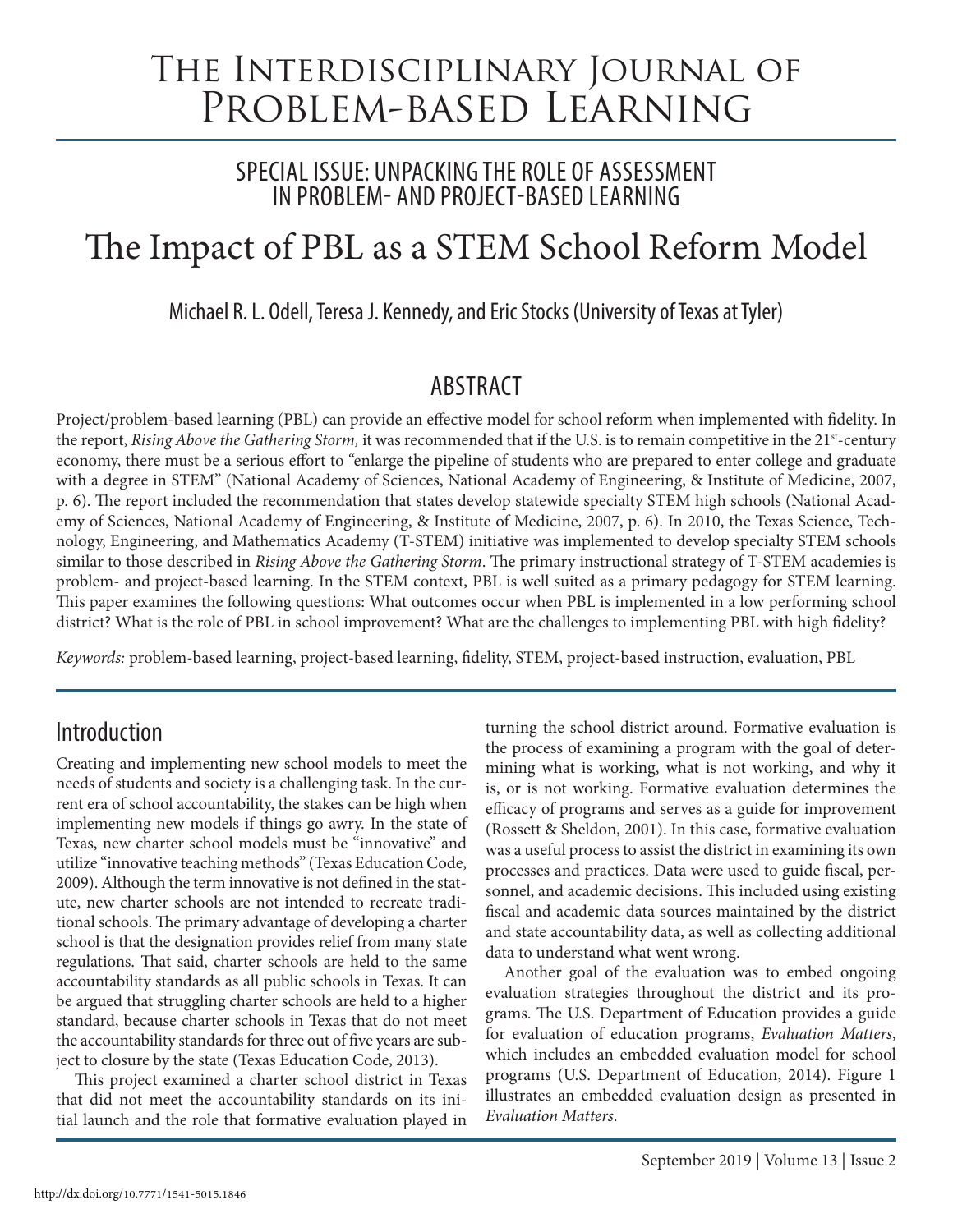

*Figure 1*. Embedded evaluation model by U.S. Department of Education (2014).

### **The Charter School Model Rationale**

In the report, *Rising Above the Gathering Storm,* it was recommended that if the United States is to remain competitive in the 21st-century economy, there must be a serious effort to "enlarge the pipeline of students who are prepared to enter college and graduate with a degree in [science, technology, engineering, and mathematics] STEM" (National Academy of Sciences, National Academy of Engineering, & Institute of Medicine, 2007, p. 6). This could be accomplished by increasing the number of students who complete and pass advanced STEM courses. The report recommends states develop specialty STEM high schools:

Specialty secondary education can foster leaders in science, technology, and mathematics. Specialty schools immerse students in high-quality science, technology, and mathematics education; serve as a mechanism to test teaching materials; provide a training ground for K–12 teachers; and provide the resources and staff for summer programs that introduce students to science and mathematics. (National Academy of Sciences, National Academy of Engineering, & Institute of Medicine, 2007, p. 6)

Given the shortage of students in STEM disciplines, the developers of the charter district submitted a charter application to create a district comprised of specialty STEM schools. Rather than create a new model, the charter operators adopted the Texas STEM (T-STEM) academy model. T-STEM academies follow a blueprint to create high quality secondary schools that prepare students for postsecondary STEM majors and careers in STEM fields. The T-STEM Academy Blueprint provides specific guidelines that academies must follow (Avery et al., 2010; Educate Texas, 2015). There are two primary T-STEM academy models: standalone T-STEM academies and school-within-a-school T-STEM academies. For schools to be "STEM designated" by the Texas Education Agency as a T-STEM academy, districts and schools are required to address the following seven benchmarks: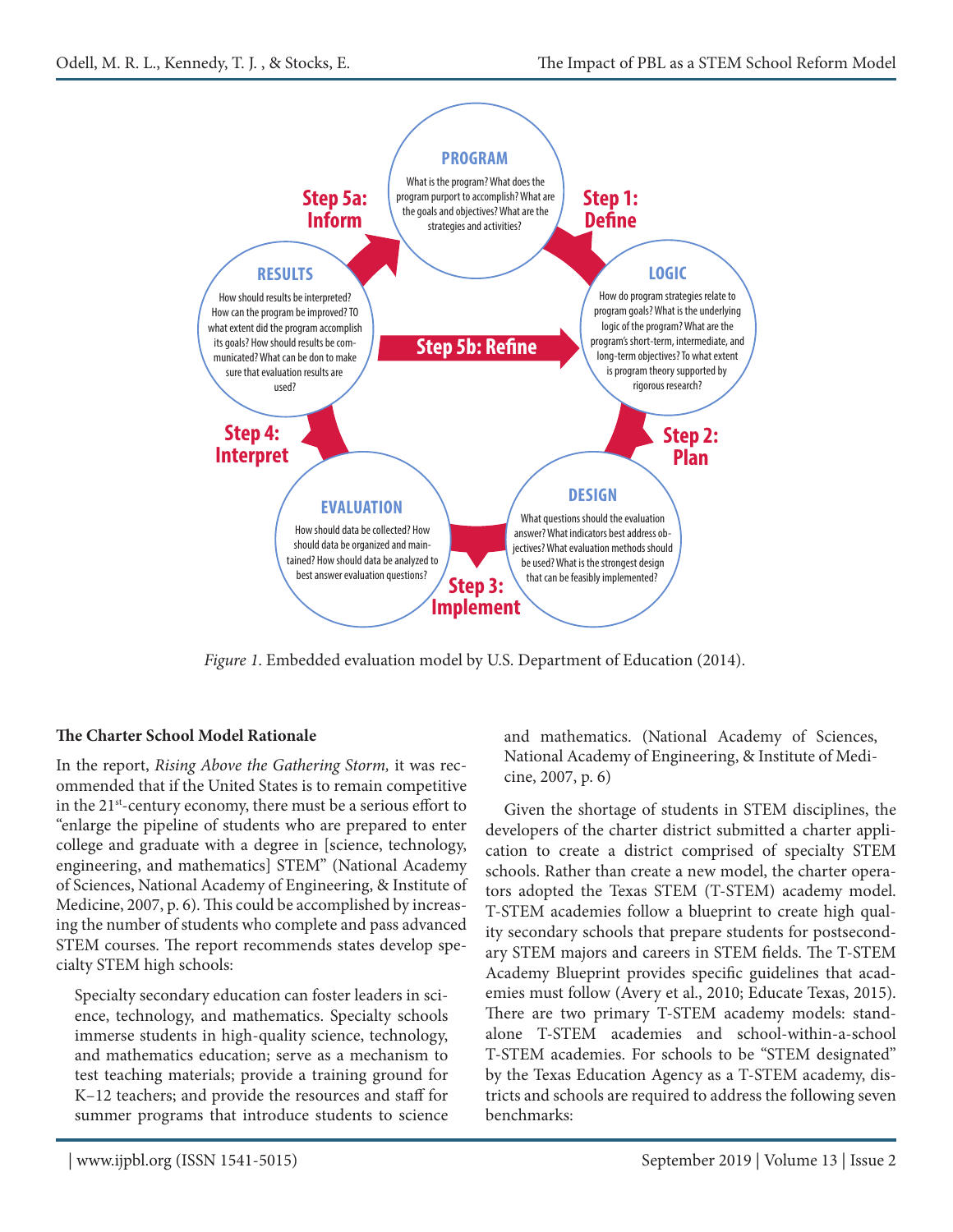- 1. mission driven leadership;
- 2. school culture and design;
- 3. student outreach, recruitment, and retention;
- 4. teacher selection, development, and retention;
- 5. curriculum, instruction, and assessment;
- 6. strategic alliances; and
- 7. academy advancement and sustainability.

There have not been many studies on effectiveness of T-STEM academies in Texas. One factor has been the large number of school-within-a-school model implementations. Achievement data for schools using the school-within-a-school model are not disaggregated and are part of the overall school accountability results. As a result, it is not possible to use publically available data to determine the impact of academies implementing this model. However, achievement data in 2011 indicated T-STEM academies outperform peer schools in meeting college-readiness benchmarks. T-STEM academies scored at a 12% higher rate and achieved a 21% higher completion rate in dual credit and advanced placement courses (Texas Education Agency, 2018). As of 2018, there were 132 T-STEM academies operating in the state of Texas.

## Background

In 2011, the Texas Education Agency chartered a new school district that sought to implement the T-STEM academy model. One of the innovations of the new district was to expand the T-STEM model beyond the high school level and include all grade levels K-12. The district opened three stand-alone T-STEM academies. These new academies would modify the T-STEM High School Academy Blueprint to implement it at all levels for the K-12 continuum. Rather than start at the high school level, the district developed a model that would phase in grades over time to build a foundation of students and teachers (see Table 1).

*Table 1.* District phased growth additional grades by school year.

| Grades   | Year      |
|----------|-----------|
| $3-6$    | 2012-2013 |
| $3 - 7$  | 2013-2014 |
| $3 - 8$  | 2014-2015 |
| $2 - 9$  | 2015-2016 |
| $1 - 10$ | 2016-2017 |
| $K-11$   | 2017-2018 |
| $K-12$   | 2018-2019 |

In the district's submitted charter application, implementing the T-STEM Academy Blueprint was specifically referenced as the chosen model for the district's educational design. The district modified the blueprint to create two additional versions to account for elementary and middle grades. The original high school blueprint would remain the primary guiding document.

Benchmark 5 (curriculum, instruction, and assessment) was particularly important concerning the instructional pedagogy to be implemented throughout the district. Benchmark 5 specifically references Project/Problem-Based Learning (PBL) as the preferred primary instructional strategy for T-STEM academies. PBL was considered an appropriate instructional strategy for a STEM focused school. STEM, by its nature, is inquiry-driven, and PBL is an inquiry-based strategy. Inquiry-based pedagogical approaches are recommended in STEM education policy documents and in the research literature (Bransford, Brown, Cocking, & U.S. National Research Council, 1999; Bybee & Fuchs, 2006; National Research Council, 2000; National Research Council, 2012; National Science Teachers Association, 2011).

PBL as an instructional strategy is not always taught as part of educator preparation programs in Texas. Therefore, teacher preparation issues were anticipated, and as a result, an intensive professional development program was created to prepare teachers. In the summer preceding the opening of the district academies, the district provided all teachers with six weeks of training. Designing projects and implementing PBL was the focus of four weeks of the training. During the school year that followed, teachers were provided an additional planning period during the day to allow more time for planning of PBL lessons.

In late spring 2013, state accountability tests were administered district wide. In August of 2013, the state released the results of the accountability tests that revealed the district did not meet the state accountability standard. In fact, the district scored in the bottom 5% when compared with all districts in the state.

The district administration believed they had followed the T-STEM Academy Blueprint. The district had provided intensive PBL training, planning time and follow-up professional development. PBL as a primary instructional strategy had been implemented across the district. What went wrong?

Concerned about the performance of the school, the school board authorized an internal evaluation report. The evaluation team consisted of university researchers and district personnel. The goal of the evaluation was to identify what went wrong and make recommendations for corrective action. Some board members blamed the PBL approach. The district charter obligated the school to provide instruction through PBL. Was PBL to blame for the failure on the state accountability assessments?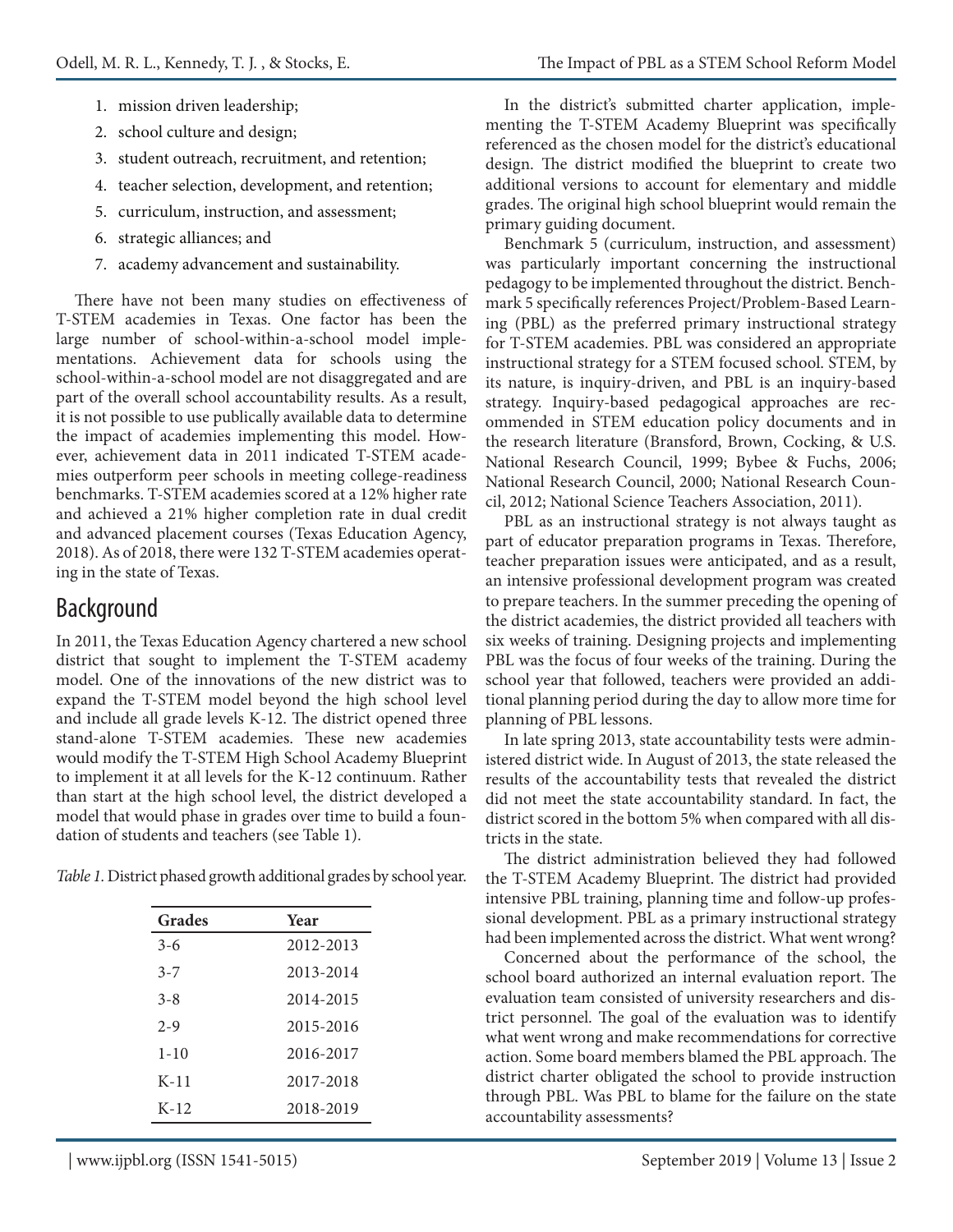# Evaluation Approach

In Texas, charter schools are required to implement the educational plan as submitted to the state of Texas in the charter application. Following the embedded evaluation model presented earlier, the evaluation team set to work by first examining the approved charter application and the T-STEM blueprints. Since this was not a traditional program evaluation, there was no initial logic model to reference. In lieu of a logic model, the evaluation team focused on the T-STEM Blueprint Rubric (Avery, Chambliss, Pruiett, & Stotts, 2010) that is an appendix to the blueprint document. The T-STEM Rubric served as a de facto logic model.

#### **The T-STEM Rubric**

"The T-STEM Academies Design Blueprint Rubric is intended to serve as a road map for benchmarks, program requirements, and indicators to facilitate individual STEM academy growth along the continuum of developing, implementing, mature, and role model" (Educate Texas, 2015, p. 10.). T-STEM academies use the rubric to complete an assessment of fidelity to the T-STEM Academies Design Blueprint prior to and following each academic year as part of annual school improvement planning. In coordination with district personnel, the research team utilized the rubric as the guiding evaluation instrument to develop recommendations for identifying areas of strength and for addressing areas for growth in the District's Annual Action Plan.

An examination of the charter application confirmed that the T-STEM Academy Blueprint was the primary guiding document referenced. The charter also outlined the strategies for meeting the blueprint benchmarks. After a thorough examination of the approved charter application and the blueprint, the evaluation team concluded that the best approach to identifying what went wrong required a detailed examination of each of the benchmark metrics as outlined

| <b>Example Artifacts</b>                                                                                                                                                                                                                                                                                                                                     |                                                                                                                                                                                                                                                                                                                                                                                                                                                                                                                                                                                                                                                                                                                                                                                                                                                                                                                                      |                                                        |                                                                                       |                                                                                                                                                                    |  |
|--------------------------------------------------------------------------------------------------------------------------------------------------------------------------------------------------------------------------------------------------------------------------------------------------------------------------------------------------------------|--------------------------------------------------------------------------------------------------------------------------------------------------------------------------------------------------------------------------------------------------------------------------------------------------------------------------------------------------------------------------------------------------------------------------------------------------------------------------------------------------------------------------------------------------------------------------------------------------------------------------------------------------------------------------------------------------------------------------------------------------------------------------------------------------------------------------------------------------------------------------------------------------------------------------------------|--------------------------------------------------------|---------------------------------------------------------------------------------------|--------------------------------------------------------------------------------------------------------------------------------------------------------------------|--|
|                                                                                                                                                                                                                                                                                                                                                              |                                                                                                                                                                                                                                                                                                                                                                                                                                                                                                                                                                                                                                                                                                                                                                                                                                                                                                                                      |                                                        |                                                                                       |                                                                                                                                                                    |  |
| • Course syllabi, lesson plans, unit lessons, PBL, scope, sequence, pacing guides                                                                                                                                                                                                                                                                            | • Student portfolios, IGPs, counseling, advising, college crosswalk, and<br>feedback loop<br>• Plans for PSAT, Accuplacer, TSI, CTE, interventions, etc.<br>• Horizontal and vertical alignment of curriculum<br>• Students graduate with Endorsements & Performance Acknowledgements                                                                                                                                                                                                                                                                                                                                                                                                                                                                                                                                                                                                                                                |                                                        |                                                                                       |                                                                                                                                                                    |  |
|                                                                                                                                                                                                                                                                                                                                                              | Investigate,<br>Research,<br>and Create                                                                                                                                                                                                                                                                                                                                                                                                                                                                                                                                                                                                                                                                                                                                                                                                                                                                                              | Implementing<br>formal-<br>ize, Revise,<br>and Publish | Mature<br>Data-driven<br>evaluation of<br>effectiveness<br>of program<br>requirements | <b>Role Model</b><br>Continually assesses to<br>document successes and<br>challenges with action<br>plans implemented to<br>correct deficiencies in<br>performance |  |
| the THECB CCRS, national and state standards, content, context, culture,<br>cognitive level, competencies, skills, processes, 21 <sup>st</sup> century skills, and STEM<br>synthesis).                                                                                                                                                                       | $\Box$                                                                                                                                                                                                                                                                                                                                                                                                                                                                                                                                                                                                                                                                                                                                                                                                                                                                                                                               | □                                                      | □                                                                                     | □                                                                                                                                                                  |  |
| aligned curriculum centered on state standards, career and college readiness<br>standards, STEM integration and industry expectations.                                                                                                                                                                                                                       | $\Box$                                                                                                                                                                                                                                                                                                                                                                                                                                                                                                                                                                                                                                                                                                                                                                                                                                                                                                                               | П                                                      | П                                                                                     | П                                                                                                                                                                  |  |
| achievement and areas for extension                                                                                                                                                                                                                                                                                                                          | □                                                                                                                                                                                                                                                                                                                                                                                                                                                                                                                                                                                                                                                                                                                                                                                                                                                                                                                                    | □                                                      | П                                                                                     | П                                                                                                                                                                  |  |
| mathematics, four years of science, four years of STEM electives, and at least<br>one Endorsement in STEM, Business and Industry, Public Services, or Arts<br>and Humanities, with a primary focus on a STEM Endorsement; and earn a<br>Distinguished Level of Achievement as well as a Performance Acknowledge-<br>ment in order to graduate college ready. | $\Box$                                                                                                                                                                                                                                                                                                                                                                                                                                                                                                                                                                                                                                                                                                                                                                                                                                                                                                                               | □                                                      | П                                                                                     | $\Box$                                                                                                                                                             |  |
| all students will graduate with 12-30 college credit hours                                                                                                                                                                                                                                                                                                   | $\Box$                                                                                                                                                                                                                                                                                                                                                                                                                                                                                                                                                                                                                                                                                                                                                                                                                                                                                                                               | $\Box$                                                 | П                                                                                     | П                                                                                                                                                                  |  |
| nisms that are reflectively revised to ensure a constancy of mission purpose<br>(aligned resource allocation, integrated STEM curriculum development,<br>teacher professional growth, and student results).                                                                                                                                                  | $\Box$                                                                                                                                                                                                                                                                                                                                                                                                                                                                                                                                                                                                                                                                                                                                                                                                                                                                                                                               | □                                                      | П                                                                                     | □                                                                                                                                                                  |  |
|                                                                                                                                                                                                                                                                                                                                                              | • Lessons include STEM standards, state standards, national standards, college and<br>career readiness standards, 21st century skills<br>• Benchmark schedule, course passing rates, retention rates<br>In Benchmark 5, all program requirements are scored individually. There are no<br>separate metrics. Assess the level of implementation for the program require-<br>ments below according to the standards to the right<br>Aligns curriculum, instruction, and assessment (such as, but not limited,<br>Develops a scope, sequence, and pacing guide for a vertically and horizontally<br>5.1.C Develops an assessment and intervention plan to address gaps in student<br>5.1.D Supports and encourages all students to successfully complete four years of<br>Offers dual credit, articulated concurrent enrollment, AP or IB courses so that<br>Establishes curriculum expectations, monitoring, and accountability mecha- | Developing                                             |                                                                                       |                                                                                                                                                                    |  |

*Figure 2.* Sample T-STEM rubric and indicators (Educate Texas, 2015).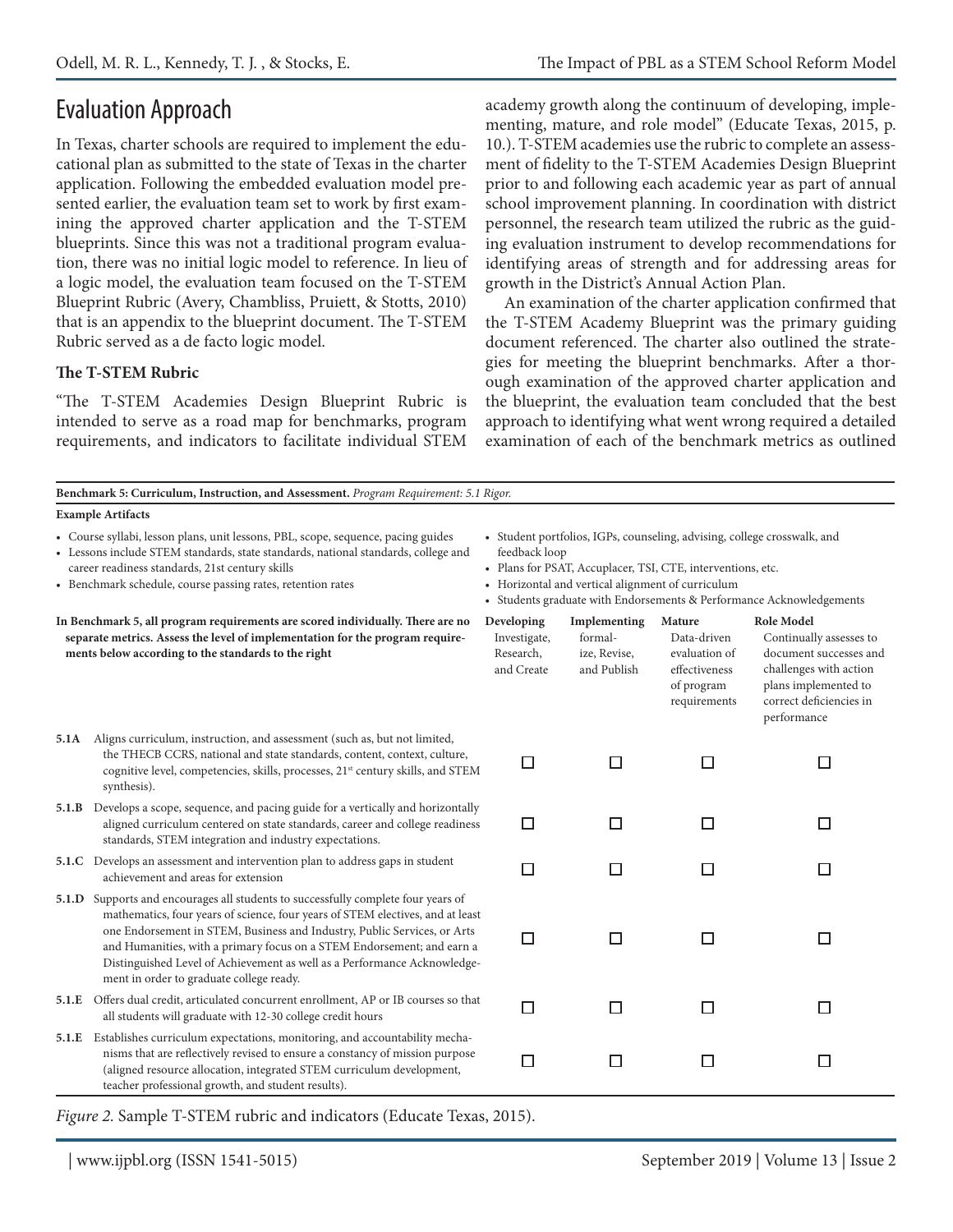in the blueprint rubric. The T-STEM Rubric suggested evidence and artifacts to support ratings on the rubric. Sources of evidence included existing data sources, financial records, attendance data, classroom artifacts, project lesson plans, teacher observations, administrative walk through forms, among other items with an eye on fidelity to the blueprint and to PBL as an instructional strategy. The T-STEM Rubric provides example artifacts that, when examined, determine how a STEM academy is progressing. Figure 2 is an example for Benchmark 5.1: curriculum, instruction, and assessment.

The evaluation team and school district personnel began evaluating the school in comparison to the benchmarks and metrics outlined in the rubric. The timeline for the evaluation was very short. Evaluators were required to complete the preliminary evaluation within four weeks in order to disseminate the report to all stakeholders by October 1, 2013.

#### **Student Population Served**

An examination of district demographics indicated that the academies had lower proportions of economically disadvantaged students and English Language Learners (ELLs) than surrounding public schools and the state as a whole. Based upon comparisons of test scores of school districts with similar demographics, the district was underachieving. No other district with similar demographics was failing to meet the standard on state accountability measures.

*Table 2.* District demographics across three different schools as a percentage.

| Demographic                   | Percentage<br>$(N=548)$ |
|-------------------------------|-------------------------|
| African American              | 3.5                     |
| Hispanic                      | 14.4                    |
| White                         | 75.2                    |
| Other                         | 6.6                     |
| Economically<br>disadvantaged | 21.2                    |
| English language learners     | 3.3                     |
| Special education             | 5.8                     |
| Bilingual                     | 3.1                     |

#### **Blueprint Examination**

The Blueprint Rubric was broken down based on the seven benchmarks and assigned to committees led by a university researcher. During the month of September, each committee met, examined artifacts, scored the rubric, and made recommendations to the district superintendent and board. In addition, researchers interviewed teachers and administrators for their insights. Evaluators also observed classrooms to examine PBL in action.

Table 3 provides a summary of the findings of the evaluation of the individual benchmarks. The columns at the right of the table indicate progress on a benchmark. Ratings for each benchmark include:

- Role Model (R): There is evidence that the academy is a role model for other academies.
- Mature (M): There is evidence that the academy has institutionalized.
- Implementing (I): There is evidence that the academy is implementing.
- Developing (D): There is evidence that the academy is planning for implementation.
- No Evidence (N): There is no evidence that the academy is implementing.

The committees did not utilize the Mature (M) and Role Model (R) ratings in the rubric, as the academies had just completed one year of operation. There was no expectation that a newly approved district would be implementing the blueprint at the advanced levels. The final column contains an X if the committee concluded that benchmark metric should be a priority. Although the focus of the study was the district, each of the academy's data are included in the district evaluation. The academies are identified as follows: Academy 1 (A-1), Academy 2 (A-2), and Academy 3 (A-3).

### Analyses

An examination of Table 3 revealed common areas of need across the district and within academies. The most pressing areas of concern included indicators from Benchmarks 4 and 5:

- Teacher quality: 100% of schools scored developing on this outcome.
- Teacher support: 100% of schools were not implementing this element of the blueprint.
- Use of data to inform practice and planning: 100% of schools were not implementing this element of the blueprint.

The evaluation team concluded that Benchmarks 4 and 5 had not been met with fidelity. A deeper examination of these two benchmarks was initiated. Benchmark 4 focuses on teacher selection, development, and retention. Under Benchmark 4, three critical indicators were not met. These included:

- Benchmark 4.1: Highly Qualified Teachers.
- Benchmark 4.2: Teacher Support and Development.
- Benchmark 4.3: Teacher Retention.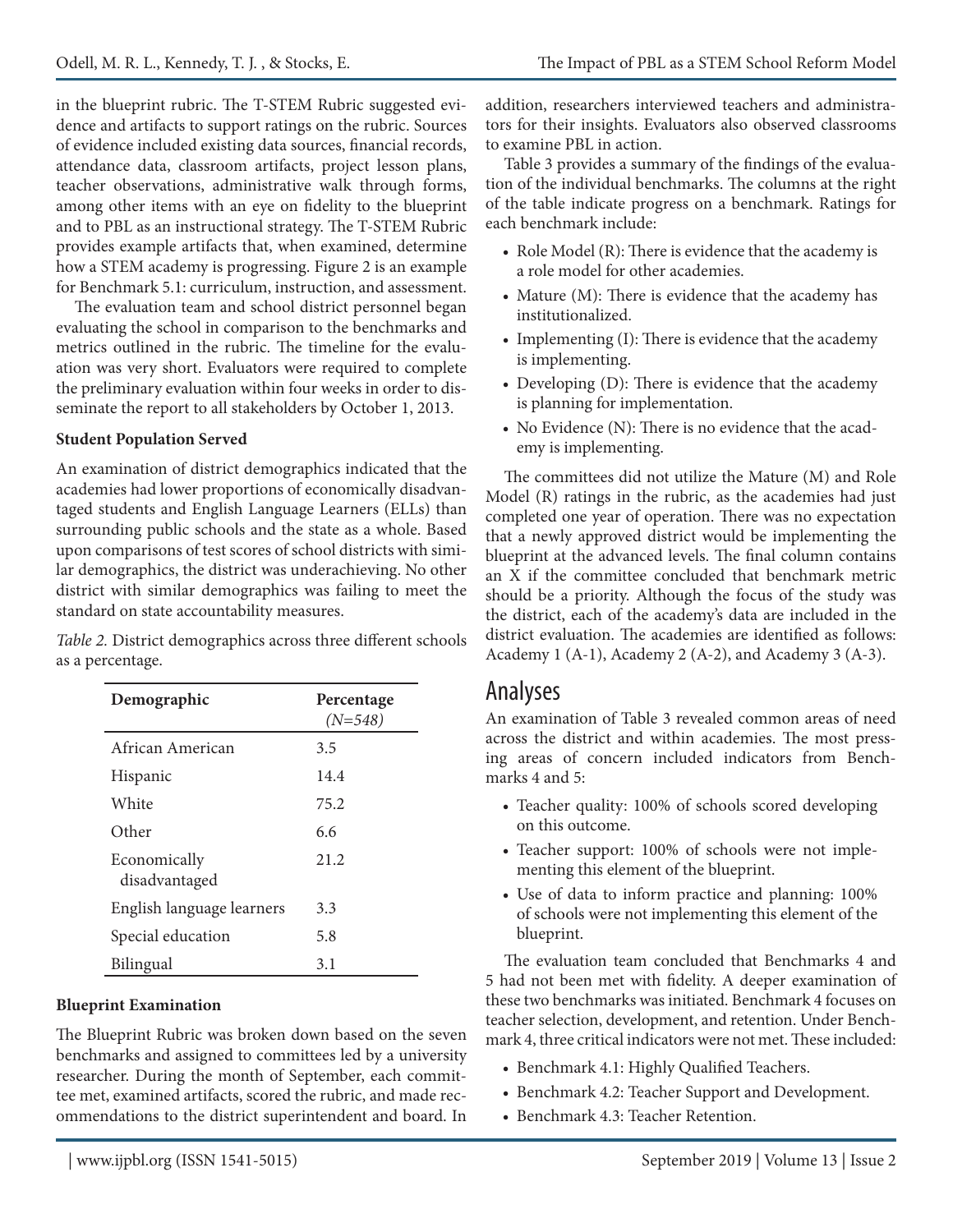*Table 3.* benchmark findings by district and academy.

| (D) Developing (I) Implementing (M) Mature<br>(N) No Evidence (R) Role Model                                                                         | District A1 |              | A2            | A <sub>3</sub> | <b>Focus</b> |
|------------------------------------------------------------------------------------------------------------------------------------------------------|-------------|--------------|---------------|----------------|--------------|
| Benchmark 1: Mission-Driven Leadership                                                                                                               |             |              |               |                |              |
| 1.1.A Shared Mission and Vision                                                                                                                      | D           | D            | D             | D              |              |
| 1.1.B Annual Action Plan                                                                                                                             | D           | D            | D             | D              |              |
| 1.2.A-G Leadership and Governance                                                                                                                    | D           | D            | D             | $\mathbf D$    |              |
| 1.3.A-B Data Informs Program Review and Evaluation                                                                                                   | N           | $\mathbf N$  | N             | N              | X            |
| 1.4.A-C 6th-12th Leadership Collaboration w/ T-STEM Centers & Coaches                                                                                | Ι           | I            | Ι             | Ι              |              |
| Benchmark 2: STEM Academy Culture and Design                                                                                                         |             |              |               |                |              |
| 2.1.A-C Personalization: Remains small, Advisory program, Student Voice                                                                              | D           | I            | I             | Ι              |              |
| 2.1.D-F Personalization: Flexible day, Student exhibits, STEM IGP                                                                                    | I           | $\bf{I}$     | I             | Ι              |              |
| 2.2 Professional Learning Community (PLC) and Positive School Culture                                                                                | I           | $\mathbf I$  | I             | Ι              |              |
| 2.3 Postsecondary Success Support (College and Career), 12-30 credit hours                                                                           | N/A         |              |               |                |              |
| Benchmark 3: Student Outreach, Recruitment, and Retention                                                                                            |             |              |               |                |              |
| 3.1 -3.2 Recruitment and Open Access                                                                                                                 | I           | Ι            | I             | $\bf{I}$       |              |
| 3.3 Student Support and Retention, Summer Bridge, STEM extracurricular                                                                               | I           | I            | $\bf{I}$      | I              |              |
| Benchmark 4: Teacher Selection, Development, and Retention                                                                                           |             |              |               |                |              |
| 4.1 Highly Qualified Teachers                                                                                                                        | D           | D            | D             | D              | X            |
| 4.2 Teacher Support and Development: PD plan, PLC, STEM instruction                                                                                  | N           | $\mathbf N$  | N             | N              | X            |
| 4.3 Teacher Retention: Orientation/Mentoring, Common planning, Incentives                                                                            | N           | $\mathbf N$  | N             | N              | X            |
| Benchmark 5: Curriculum, Instruction, and Assessment                                                                                                 |             |              |               |                |              |
| 5.1 Rigor: Aligned Curriculum & Assessment, Endorsement, 12-30 college hrs.                                                                          | N           | N            | N             | N              | X            |
| 5.2 STEM-focused Curriculum: STEM electives, PBL, STEM Extracurricular,<br>Portfolios, Internship/Capstone                                           | N           | $\mathbf N$  | N             | N              | $\mathbf X$  |
| 5.3 Instructional Practices: Data-driven, PBL, Student choice/voice                                                                                  | N           | N            | N             | N              | X            |
| 5.4 STEM Education Integration: Innovate, Invent, STEM literacy, Technology                                                                          | D           | $\mathbf{D}$ | $\mathcal{D}$ | D              |              |
| 5.5 Literacy: 21st Century Skills, Read, Write, Speak, Present, STEM Vocabulary                                                                      | D           | D            | D             | D              |              |
| 5.6 Assessment: Standards, Diagnostic, Summative, Performance-based, Tracks                                                                          | DN          | N            | N             | N              | X            |
| Benchmark 6: Strategic Alliances                                                                                                                     |             |              |               |                |              |
| 6.1 Parent and/or Family Participation: Communication and Connection plan                                                                            | D           | $\bf{l}$     | $\bf{l}$      | $\bf{l}$       |              |
| 6.2-6.3 Business and School Community; Institutions of Higher Education<br>6.4 Communication with Alliance Members and Stakeholders, Track Graduates | $\mathbf D$ | D            | D             | $\mathbf D$    |              |
| Benchmark 7: Advancement and Sustainability                                                                                                          |             |              |               |                |              |
| 7.1 -7.2 Strategic Planning; Continuous Improvement and Evaluation                                                                                   | N           | N            | N             | N              | X            |
| 7.3 -7.4 Sustainability and Growth; and Program Advancement                                                                                          | $\mathbf D$ | D            | D             | $\mathbf D$    |              |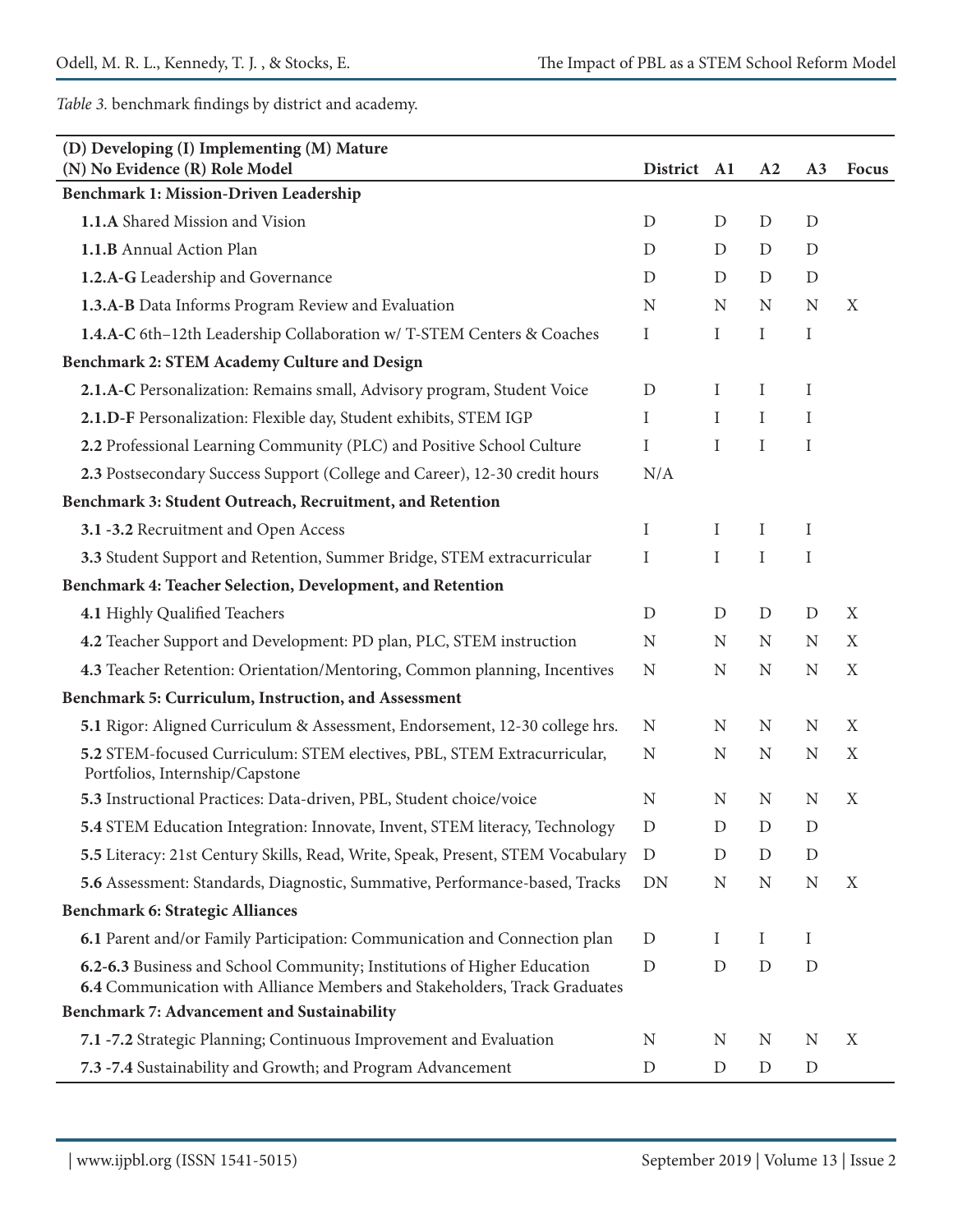Benchmark 4.1 B, "collaborative recruiting process for selecting highly qualified teachers" was evaluated (Educate Texas, 2015, p. 3). In other words, how teachers were hired, supported, and retained. The district had created a hiring committee that included administrators and practitioners. On the surface, it appeared that the benchmark indicator was met. However, upon closer examination, evaluators found that state certification was the primary factor in hiring. The hiring process did not take into account the teacher's instructional background. Evaluators recommended changing the hiring process by requiring teacher applicants to submit videos of teaching and integrating technology into teaching. This would allow the hiring committee to view the instructional toolkit future teachers would bring to the district.

Benchmark 4.2 B focused on a professional development model for teacher continuous learning. The evaluation team reviewed agendas and held discussions with teachers and administrators to determine the content and opportunities for professional learning. It was concluded that professional learning was not focused and, furthermore, that teachers had great flexibility in participation. As a result, evaluators recommended that professional learning time be mandatory and focused, that school data be used to identify district teacher needs, and that professional learning plans be developed for school-wide needs as well as individual teacher needs.

Benchmark 4.3 required teachers to be provided with a common planning time within the structure of the school day. The district had indeed provided a common planning time in addition to the state mandated conference period. This additional time was supposed to be an opportunity for teachers to meet and collaborate on project development and to plan for student interventions to address student needs. Although teachers and administrators had received extensive training in PBL, an examination of artifacts (including teacher plans, observations of teachers teaching, and student products) indicated that teachers were struggling to develop high quality PBL lessons with adequate rigor. It was also found that teacher-developed problems and projects did not adequately align with state assessments. An examination of planning time also indicated that teachers were often using that time for other activities. The administrators had assumed that simply providing additional time would result in well-developed lessons. In addition, teachers did not utilize student data to plan their instruction. Teachers were provided a data tool to assist in analyzing student data, however, they were provided minimal training and ongoing support in the use of data tools. Because evaluators found the common planning time was not being used as designed, it was recommended that the common planning time be planned and coordinated to ensure teacher collaboration by grade level and discipline. The goal was to make sure that teachers utilize data to design projects, embed activities that support higher performance on state accountability assessments, and work together to improve school culture. Both horizontal and vertical alignment meetings were incorporated into the model. In addition, it was recommended that the district invest in instructional coaches to support teachers in professional learning and support PBL implementation.

Four indicators in Benchmark 5 were not met based on the rubric analysis. These included:

- Benchmark 5.1: Rigor: Aligned Curriculum and Assessment.
- Benchmark 5.2: STEM Focused Curriculum.
- Benchmark 5.3: Instructional Practices (Data-driven, PBL, Student Voice).
- Benchmark 5.6: Assessment Practices.

Benchmarks 5.1 and 5.2 required the district to develop rigorous "integrated STEM curriculum, assessment, and instruction for each academy" (Educate Texas, 2015, p. 8). The district had not provided teachers with a scope and sequence for each grade level. Instead, the district wanted teachers to develop the curriculum and projects as the school year proceeded. Typically, teachers do not have the background or experience to develop high quality curriculum without the support of curriculum specialists. Discussions with teachers indicated high levels of frustration from trying to create curriculum at the appropriate level in a PBL environment that was new to teachers. Even though teachers had been provided extensive summer training, teachers indicated that additional support was needed throughout the year. The evaluation team's recommendation reiterated the need for instructional coaches to support teachers.

Benchmark indicator 5.3 required teachers to implement project-based and problem-based curriculum, instruction, and assessment. Teachers were struggling to develop and implement high quality PBL in the classroom. The evaluation team made additional recommendations to support teachers and make certain that PBL was implemented in the classroom with rigor and fidelity. A common assessment practice in schools is the administrator walk through. An examination of administrator walk through observation forms and teacher observation forms found a major disconnect between expected PBL instruction and what the observation form documented. Administration was using an observation form designed for traditional instruction. To achieve fidelity, the evaluation team recommended that district and school administration adopt a new walk through protocol and forms for documentation that addressed PBL. To ensure PBL implementation in each classroom, it was recommended the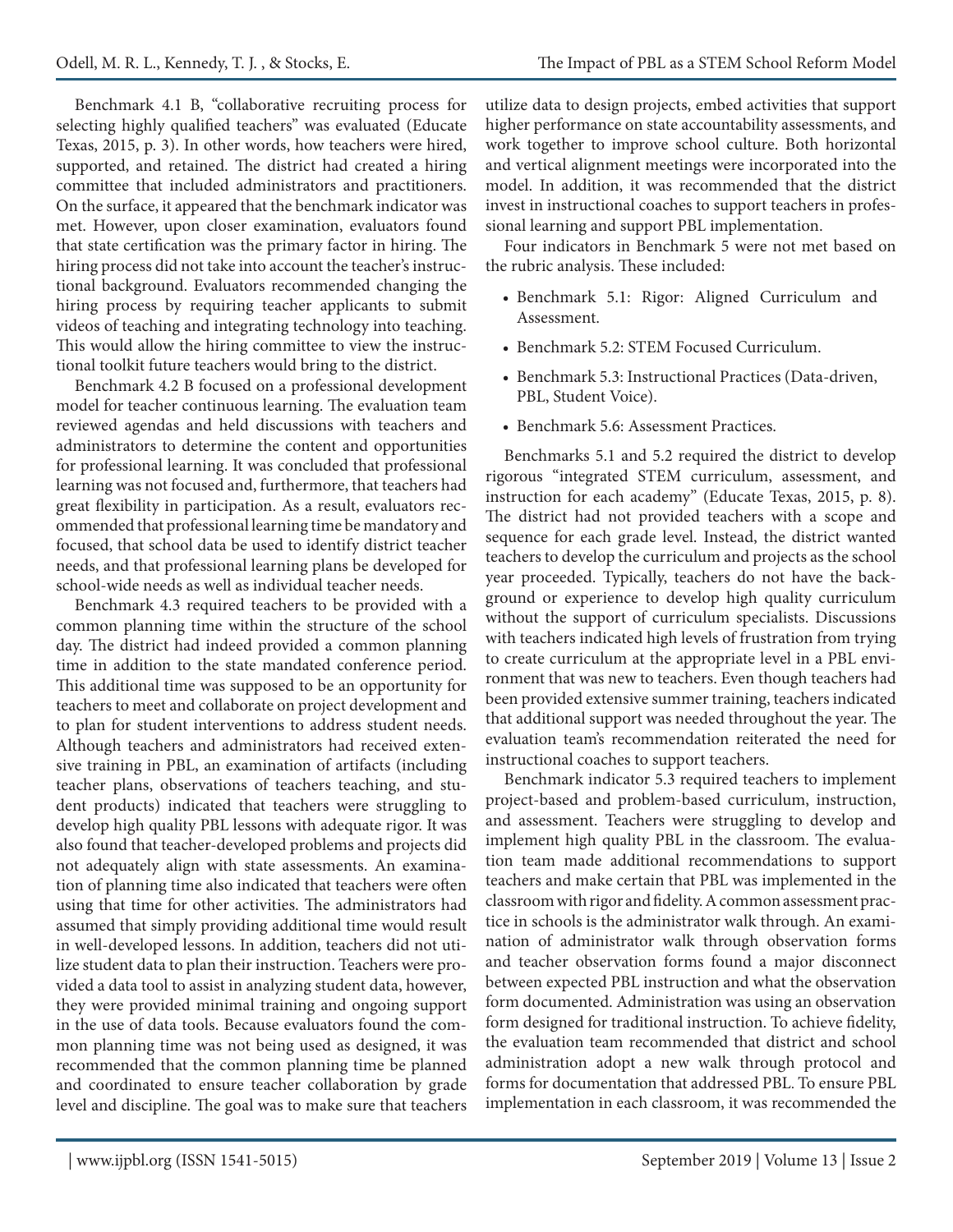district require all classrooms to organize and decorate their rooms to foster PBL. Teachers were presented with the idea that if a PBL classroom was set up properly, an administrator should be able to visit an empty classroom and know that PBL was taking place simply by the artifacts displayed in the classroom. A common decoration format for a PBL wall was implemented in all classrooms at all grade levels. The wall was a dedicated space that included entry documents, know and need to knows, project calendars, check points, question parking lot, and student artifacts. These elements were added to the administrator walk-through procedure to verify the consistency of PBL in every class.

Benchmark 5.6 required implementing assessment protocols to inform instruction. This included developing PBL lessons that integrated a variety of assessment strategies to better inform instruction and prepare students for state exams. The district designated a member of the leadership team to work with teachers to embed formative assessments in all PBL lessons that were being delivered. In addition, a database of assessment items was created to document alignment with the new district scope and sequence and the state assessments. These items were also used to augment summative assessments created by teachers.

#### **Effects of Implementing Evaluator Recommendations**

The evaluators worked with district and campus level personnel to create district and individual school improvement plans. The improvement plans included the creation of a professional development plan to re-train and support all teachers in PBL. Teachers had already received significant training in PBL after they were initially hired; however, the followup support providing post-training had not been adequate. In the revised professional development plan, all teachers were required to complete two weeks of common PBL training annually. Newly hired teachers received an extra 2-week training period. Additionally, as a recruitment strategy, new teachers (when possible) were graduates of educator preparation programs that included PBL approaches.

To provide post-training support, the district invested in PBL coaches that would work alongside teachers throughout the school year. These instructional coaches were identified from within the district by the administration from the pool of existing teachers who had demonstrated they implemented PBL instruction in their classrooms with high levels of fidelity and whose students performed well on state assessments.

The district restructured the common planning time for all teachers. The common planning time was structured and facilitated by the coaches where teachers planned projects designed to improve school culture, student achievement, PBL instruction, and the development of 21<sup>st</sup>-century skills. To facilitate data-driven practices, the district invested additional resources into the use of data as a tool to improve outcomes. An administrator was reassigned to become the data manager for the district and assist teachers and administrators in using data to improve performance. Each semester included a data summit to help teachers focus on student data to plan interventions.

Over the next three years, these changes led to positive results. Table 4 shows the growth in state assessment scores before and after evaluation and implementation of the previously described recommendations. In 2013, the district ranked in the bottom 5% of school districts in the state. By 2018, the district ranked in the top 12% of school districts as measured by accountability tests. The evaluation team maintains a presence in the district to assist in monitoring success and to help identify challenges and solutions.

*Table 4.* State assessment before and after intervention.

|                 | 2013                               | 2014 | 2015 | 2016 | 2017 |
|-----------------|------------------------------------|------|------|------|------|
|                 | Pre-Intervention Post-Intervention |      |      |      |      |
| Math            |                                    |      |      |      |      |
| State           | 75                                 | 75   | 81   | 75   | 79   |
| <b>District</b> | 44                                 | 56   | 75   | 80   | 85   |
| Science         |                                    |      |      |      |      |
| State           | 79                                 | 78   | 78   | 80   | 79   |
| <b>District</b> | 54                                 | 67   | 78   | 88   | 85   |
| Reading         |                                    |      |      |      |      |
| State           | 76                                 | 76   | 76   | 75   | 72   |
| District        | 72                                 | 7    | 83   | 85   | 86   |
| <b>Writing</b>  |                                    |      |      |      |      |
| State           | 70                                 | 71   | 83   | 85   | 86   |
| <b>District</b> | 52                                 | 54   | 78   | 76   | 78   |

Table 4 illustrates the impact of the intervention over the past five years. District test scores have shown continuous improvement. In contrast, during this same timeframe, the state average on assessments has remained constant or declined. Even though the academies are focused on STEM, all subject area assessments improved, and the district continues to outperform the state average on all assessments. In addition to better student achievement, there were other indicators of improvement. These included better student engagement, as measured by a decrease in the number of discipline referrals, and an increase in the attendance rate from 95% to 97%.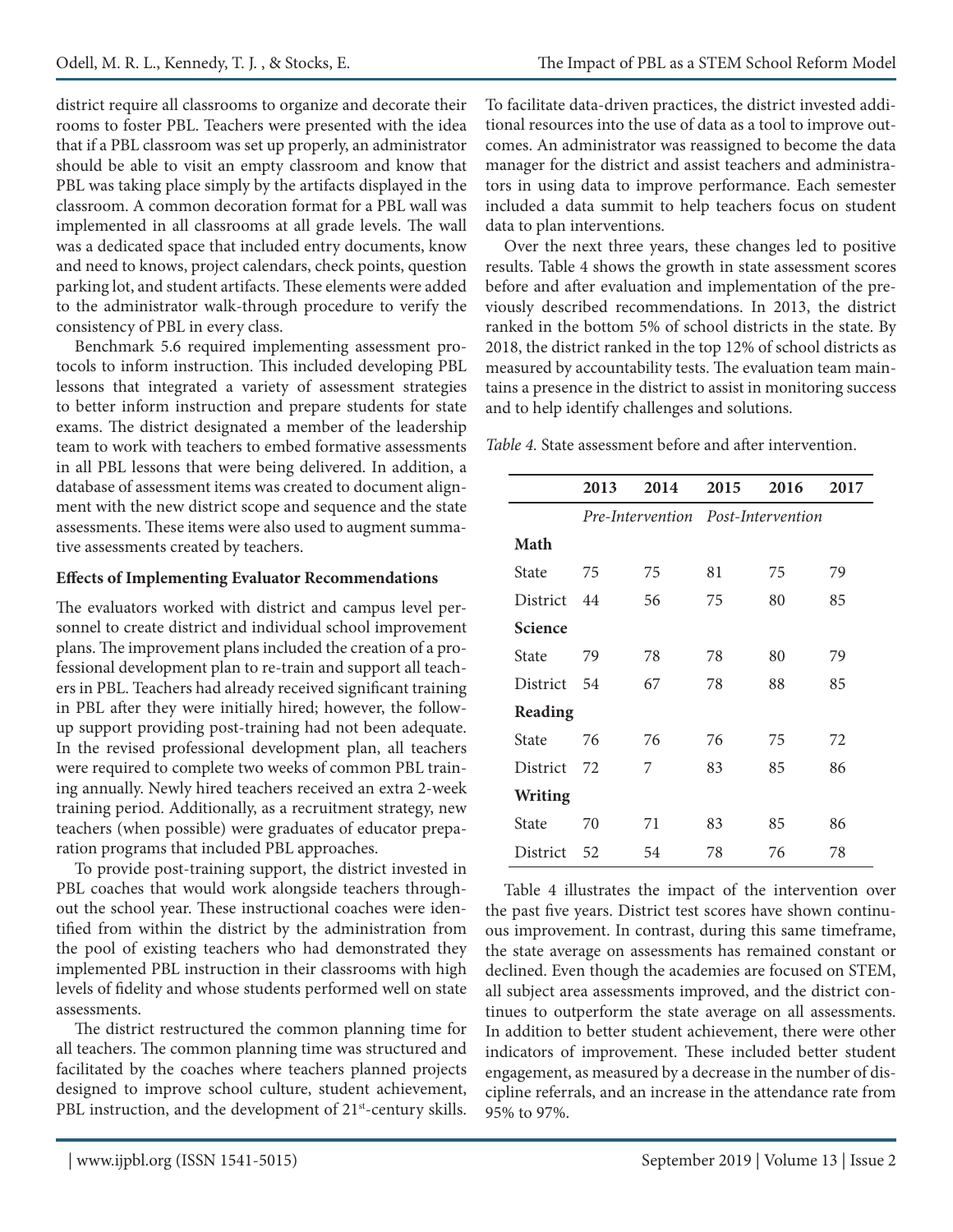## **Discussion**

Throughout the evaluation process, there were a number of challenges identified when implementing PBL. Implementing PBL requires teachers to reexamine their role in the classroom. Teachers must become coaches that facilitate knowledge. This shift from a teacher-centered classroom environment to a student-centered learning environment can be difficult for many teachers. Most teachers, when initially hired, are not prepared in PBL approaches, nor have they experienced PBL as a student in a classroom.

Fidelity was another area that merits additional investigation. In this evaluation project, it was clear that there was a lack of fidelity to the school model as outlined in the blueprint. There was also a lack of fidelity in the implementation of the PBL instructional model caused by a misalignment of district supports and the intended outcomes. When district support structures, such as walk-through forms, are not aligned with the PBL instructional model, it sent mixed messages to teachers. Once these structural and procedural issues were resolved, teachers were able to focus on implementation with fidelity.

There were two findings that merit additional investigation. One unanticipated outcome of implementing PBL in the district was the number of teachers that self-selected out of the district annually when they found the PBL approach to be too time intensive or in conflict with their personal teaching philosophy. Many teachers had experience using traditional pedagogies for fifteen years or more. Teachers indicated this made it harder to learn and implement an entirely new method of teaching.

These preliminary data suggest that new teachers adapt better to implementing PBL in the classroom. "New teacher" in this sense is not an indication of age, but rather refers to time since completion of an educator preparation program. In other words, teachers with less experience appeared to adapt better to PBL. This resulted in newly prepared teachers more often being retained by the district the following year. This was counter to the conventional wisdom that teachers with more classroom experience would have an easier time implementing new instructional strategies. There may be an optimum time in the career of a teacher to transition from traditional pedagogies to PBL. This is an area for further investigation.

## References

- Avery, S., Chambliss, D., Pruiett, R., & Stotts, J. L. (2010). *T-STEM academy design blueprint, rubric, and glossary.*  Retrieved from http://www.edtx.org/uploads/general/pdf -downloads/misc-PDFs/2011\_TSTEMDesignBlueprint.pdf.
- Bransford, J., Brown, A. L., Cocking, R. R., & U.S. National Research Council. (1999). *How people learn: Brain, mind, experience, and school*. Washington, DC: National Academies Press.
- Bybee, R. W., & Fuchs, B. (2006). Preparing the 21st century workforce: A new reform in science and technology education. *Journal of Research in Science Teaching, 43*(4), 349–352. Retrieved from http://onlinelibrary.wiley.com /doi/10.1002/tea.20147/epdf
- Educate Texas. (2015). *T-STEM academy design blueprint*. Retrieved from http://www.ndisd.net/hs/2015-blueprint.pdf.
- National Academy of Sciences, National Academy of Engineering, & Institute of Medicine. (2007). *Rising above the gathering storm: Energizing and employing America for a brighter economic future.* Washington, DC: The National Academic Press. Retrieved from https://www.nap .edu/catalog/11463/rising-above-the-gathering-storm -energizing-and-employing-america-for.
- National Research Council. (2000). *Inquiry and the National science education standards.* Washington, DC: National Academies Press.
- National Research Council. (2012). *A framework for K–12 science education: Practices, crosscutting concepts, and core ideas*. Washington, DC: National Academies Press.
- National Science Teachers Association. (2011). *Quality science education and 21st century skills*. Retrieved from http://www.nsta.org/about/positions/21stcentury.aspx.
- Rossett, A, & Sheldon, K. (2001). *Beyond the podium: Delivering training and performance to a digital world*. San Francisco, CA: Jossey-Bass/Pfeiffer.
- Texas Education Agency. (2018). *Texas science, technology, engineering, and mathematics initiative (T-STEM)*. Retrieved from https://tea.texas.gov/T-STEM/.
- Texas Education Code 12.152 (c-12), (2009).
- Texas Education Code Section 12.115 (c-1), (2013).
- U.S. Department of Education, Office of Elementary and Secondary Education, & School Support and Rural Programs. (2014). *Evaluation matters: Getting the information you need from your evaluation*, Washington, DC.